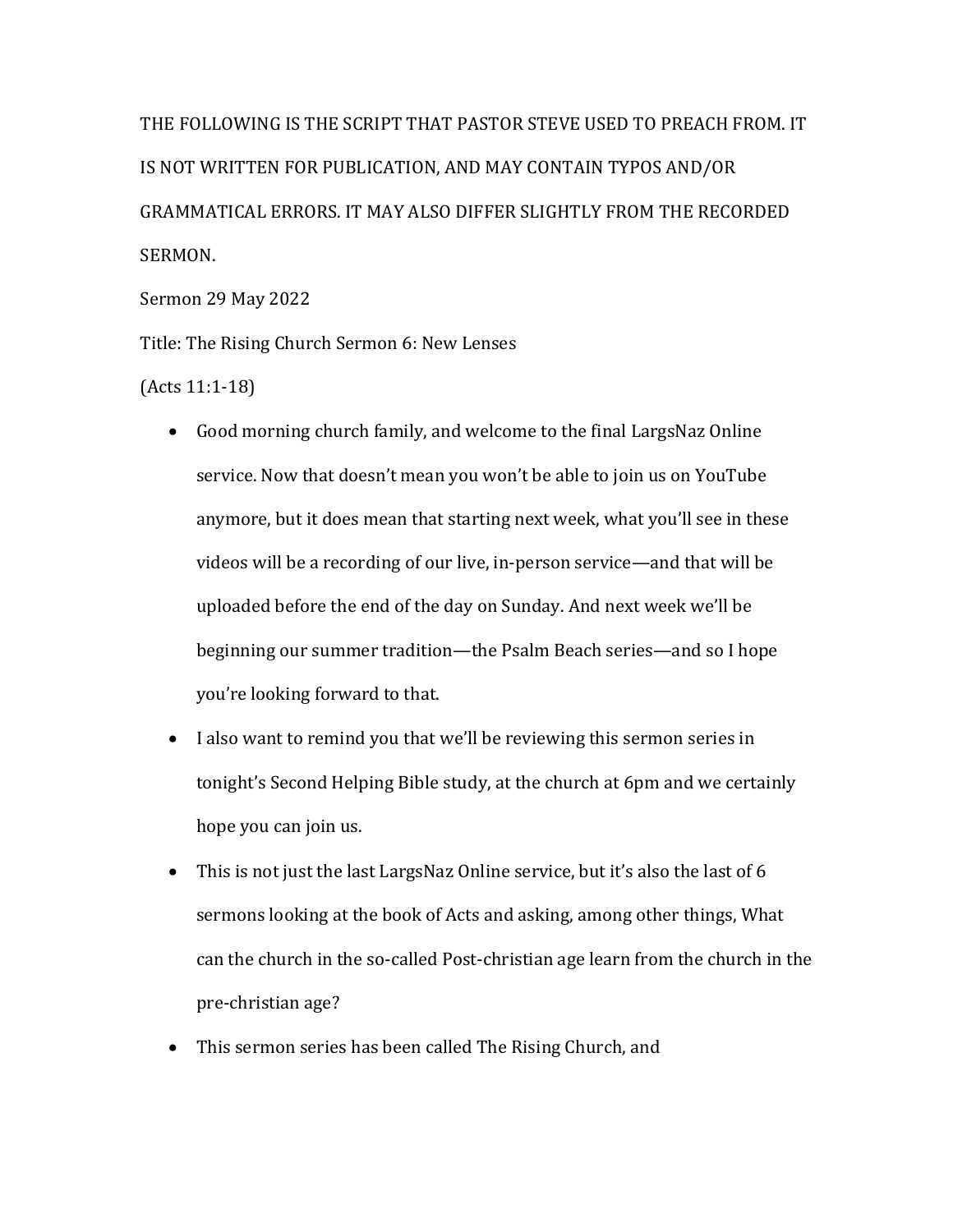- we've seen how at the beginning of the Book of Acts, Jesus rises up into heaven,
- we saw how the apostles are filled with the Spirit and Pentecost and how Peter rises up to speak to the crowd of pilgrims in Jerusalem
- we've seen how the church itself begins to rise up, with thousands coming to repentance and being baptized and receiving the infilling of he Holy Spirit
- We've seen how Peter and John, through the power of Jesus' name, tell a lame beggar, forced to remain outside the temple gates, to RISE UP and be made clean—and to accompany them into the temple—we saw how people were amazed and listen to Peter's preaching, and thousands more are added to the church—but not everyone was happy about that
- Last Sunday we saw how Peter and John and the lame beggar who got healed were seized and thrown in jail and appeared before the temple authorities, and really before the whole power structure of Jewish life in Jerusalem—and we saw how they rise to the occasion and speak with *parrhesia*, that boldness that speaks truth to power, that believes in the truth it speaks, speaks the whole truth, hiding nothing, for the sake of others, and does so in the face of risk—in this case under the risk of death from those who threaten them and say they need to stop using the name of Jesus when they teach and when they perform miracles
- And when Peter and John tell the growing church what had happened, the whole gathered church prays and as they pray, the place where they are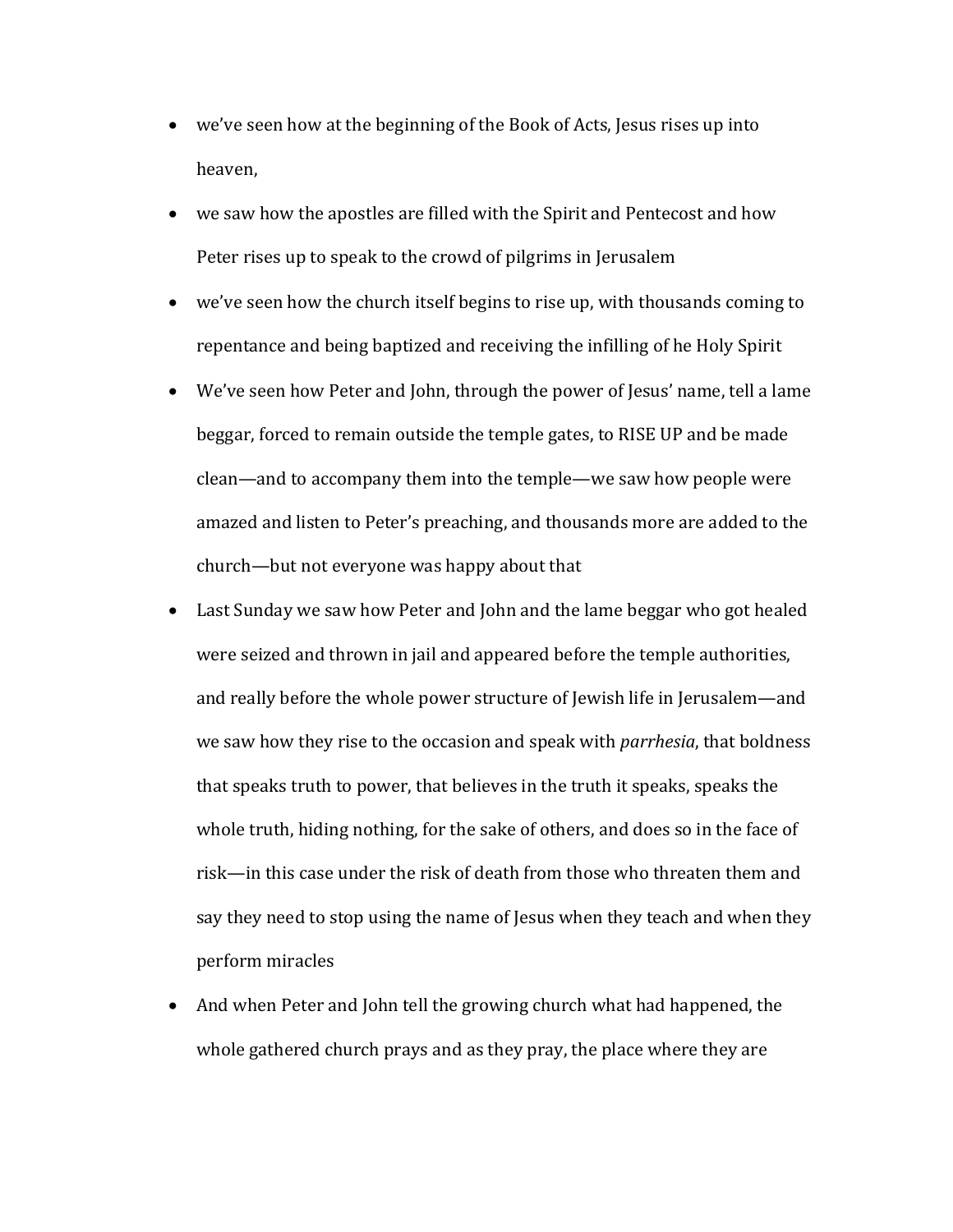shakes, they are all filled with the holy Spirit and they speak the word of God with Parrhesia just like Peter had before the council

- All that was in Chapter Four of Acts, but today as we end this series we're going to skip WAY ahead to Chapter 11, and our sermon today is called "New Lenses," because I want to begin it by telling you a story.
- I bought my first pair of sunglasses when I was about 15.
- Or at least the first pair that I paid for with my own money.
- And they were not, as the ZZ Top song goes, cheap sunglasses—they were RayBan Wayfarers—like the Blues Brothers wore—
- it was hard to get cooler than Jake and Elwood Blues in 1981
- But I had decided that unlike my friends who bought lots of pairs of cheap sunglasses, and lost them, and had to replace them often, I'd spend a little more on the really well-made ones and keep them longer—and that's worked for me
- And for along time—decades-- I'd replace my sunglasses about every 5 years
- And I needed to—because after 5 years the lenses would be pretty scratched up, because I'd wear my sunglasses a lot—driving, at the beach, working outside—pretty much all the time
- The last pair of non-prescription sunglasses I purchased were a pair of RayBan "Predator" sunglasses
- I bought them in April of 2015
- And I really liked them—and when I'd had them almost 5 years, we were living in Glasgow, and I made the mistake of putting my glasses in the pocket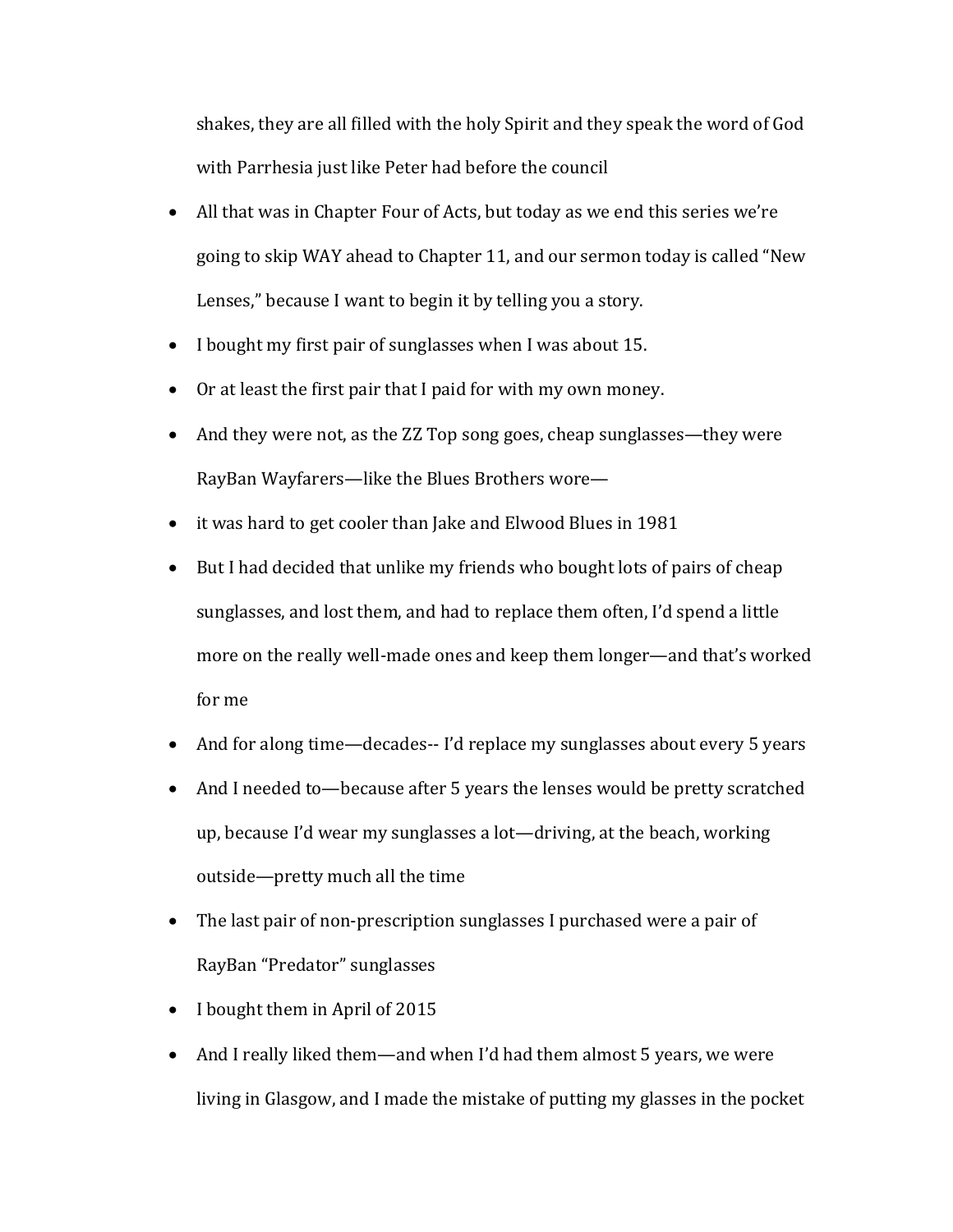of my backpack, which I then dropped it onto the pavement—I didn't think anything about it at the time but the next morning when I took them out of the pocket, the right lens was shattered—not just cracked—it was shattered

- Well, I thought—it's about time for a new pair of glasses
- And I really liked those glasses, too
- But I figured I'd have to replace them
- But it didn't take me long to realize that in the time that had passed since I'd bought those glasses at Costco in Augusta, Georgia in 2015, the price had increased considerably—and to replace a pair of Polarized RayBan Predators was going to cost me almost 200 pounds—which was a lot more than I had paid for them in the first place—a LOT more
- So I went without sunglasses for a while, and I considered more affordable options
- But my broken-lensed sunglasses sat on my desk beside my computer and tormented me—I wanted THOSE sunglasses—I didn't want a different pair
- And one day Tasha said "why don't you just replace the lenses?"
- I thought what? Was this a possibility? Why had I never thought of this before? I could still be wearing that first pair of Wayfarers I had bought when I was 15 if this were a thing I could do—surely this can't be a thing
- I did a little research and sure enough, you can replace Ray-Ban lenses
- I was still a little suspect, and more than a little regretful that if this were possible that I hadn't been doing it for the past almost 40 years—but better late than never—and I found a place I could order replacement lenses from—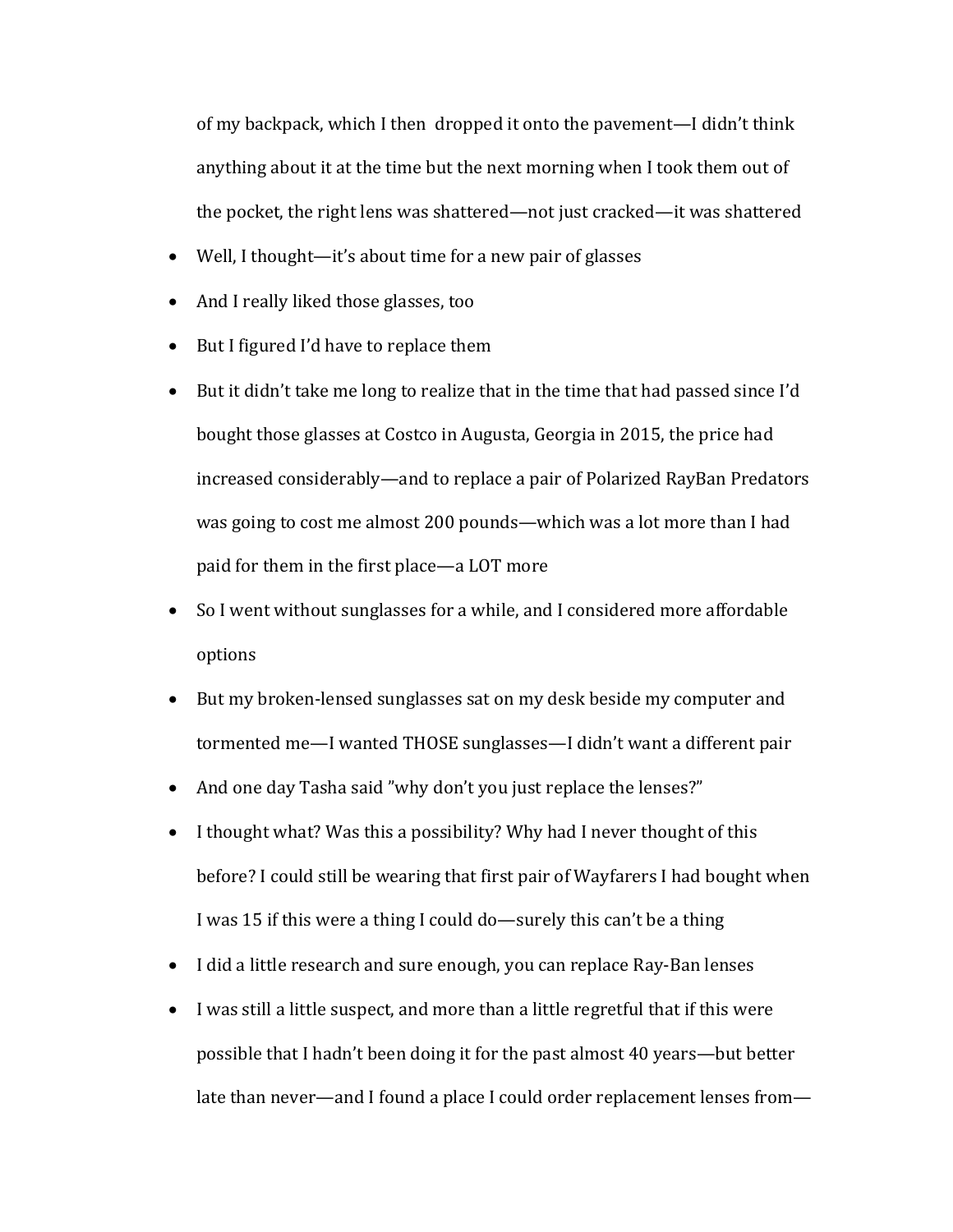they had to come from Australia—but they came with free shipping—and only set me back about 35 pounds—considerably more affordable than 200 pounds—and I got to keep my frames

- Sure enough, they arrived, I popped the old lenses out, and popped the new lenses in
- I didn't need to replace everything—**just the lenses—and I could see clearly-perfectly.** All I needed was new lenses.
- Today's scripture is from the ELEVENTH chapter of Acts, and as you read Chapter 11, if you've read chapter 10 before it, you realize that Luke is repeating himself—that what happens in chapter 10 is recounted, step by step, by Peter in Chapter 11
- Now we have seen the care that Luke takes in his writing, and so it's safe to assume that Luke is not just being repetitive here, he's not just being redundant and saying the same thing over and over again (like I just did)
- No, here is a story so nice Luke tells it twice, and I think he does so because it's important
- In Chapter 11, in verses 1 through 3 we find that some folks in the young Christian church, those who were in Judea, are annoyed with Peter—kind of like the council and the Temple authorities were last week
- And we see that Peter goes UP—UP to Jerusalem—there's Luke's use of direction again
- And when he gets up to Jerusalem, the "circumcised believers" criticize Peter and ask him why he went down to uncircumcised men and ate with them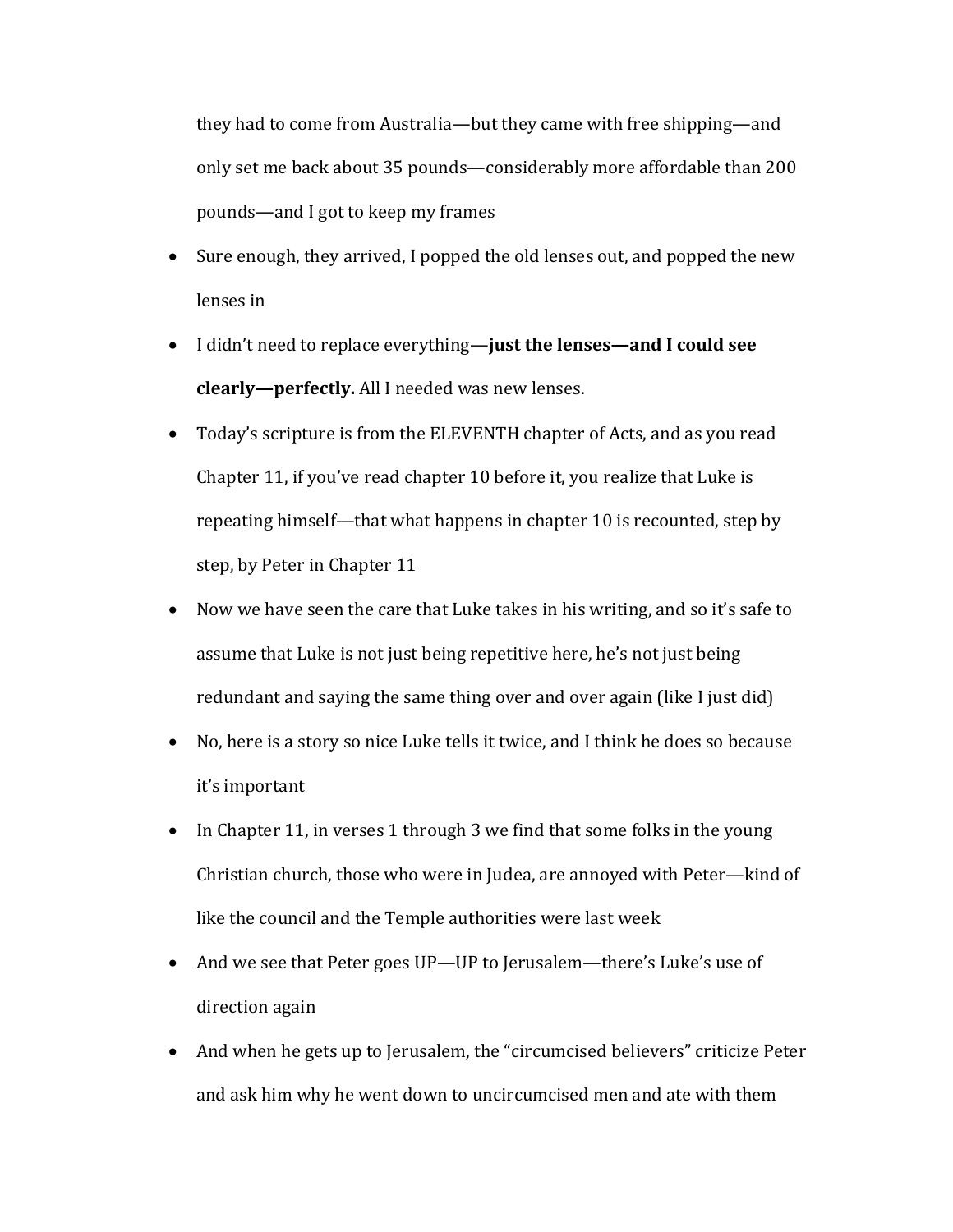- Now that seems like an awful personal detail, doesn't it? I mean, you wouldn't use that particular characteristic to describe a specific person or group of people in most polite circumstances—you might mention the colour of their hair or where they're from or how tall they are, but you wouldn't mention, you know—that. But Luke does, and he doesn't give us this detail just for the sake of being pedantic, but he does this because you can read the word "circumcised" as meaning those who followed Jewish law, and uncircumcised as referring to those who don't—you can read those two terms as Jewish and non-Jewish, as clean and unclean—and if you're a good Jew, you don't eat with the unclean—so these circumcised folks have a problem with Peter
- Now to better understand what's going on here in chapters 10 and 11, it's helpful to consider two things that Luke has been unfolding throughout the book of Acts
- The first is what it means to be the people of Israel, the chosen people of God, and how Jesus and his followers fit into the history of the Hebrew people
- And we have seen that there is a difference of opinion on that subject
- There is no doubt that the Apostles see Jesus as the Messiah of the Hebrew people—this is why before the ascension, they ask if he's going to restore the nation of Israel to greatness—and Jesus replies: you will be my witnesses in Jerusalem, in all Judea and Samaria, and to the ends of the earth."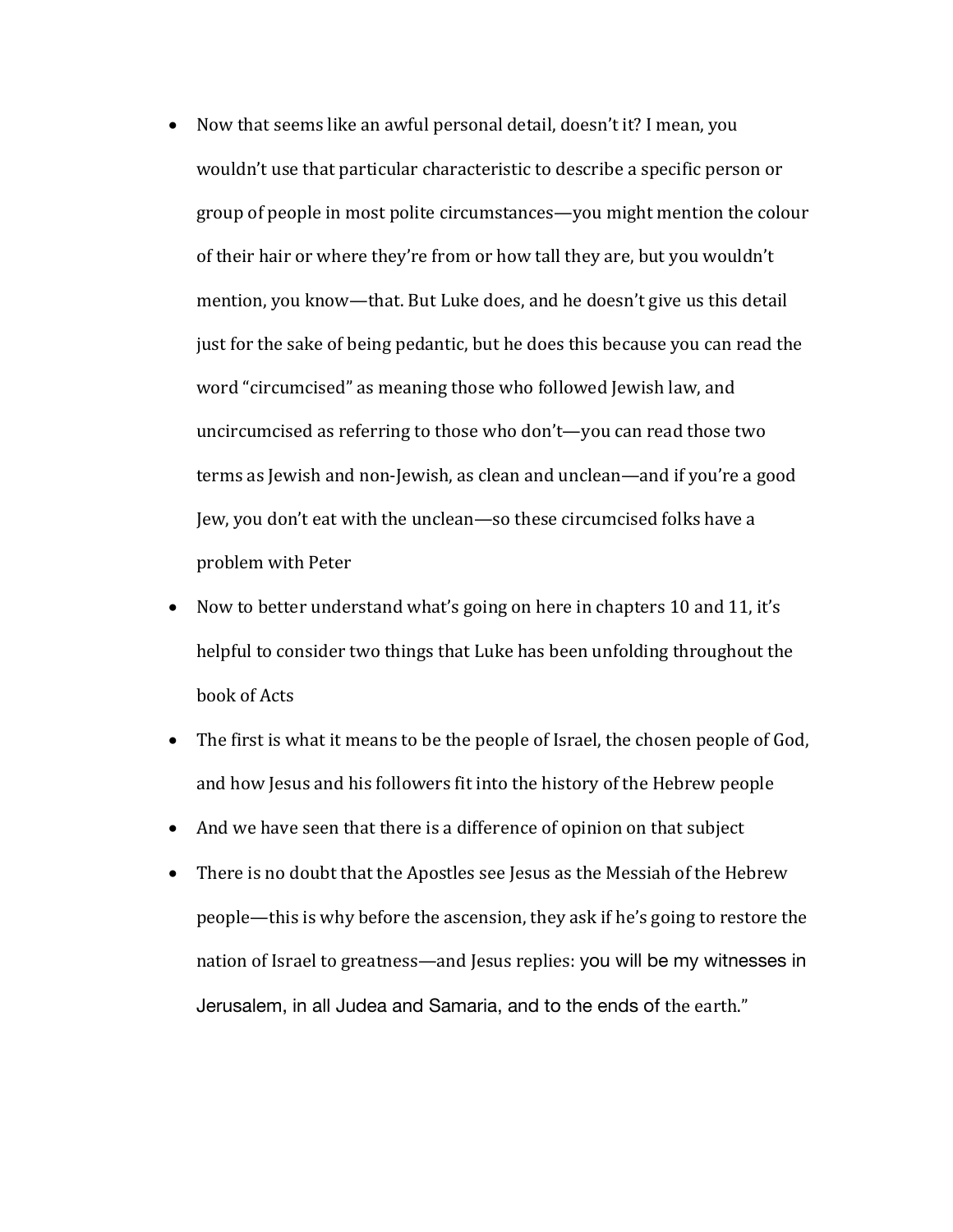- After Pentecost, Peter speaks to the devout Jews from all over the earth who have made the pilgrimage, saying "Men of Judea and all who live in Jerusalem, let this be known to you,
	- $\degree$  <sup>22</sup> "You that are Israelites,<sup>[a]</sup> listen to what I have to say:
	- o **<sup>29</sup>** "Fellow Israelites,[d]
	- $\circ$  let the entire house of Israel know with certainty that God has made him both Lord and Messiah, $[h]$  this Jesus whom you crucified."
- After the healing of the beggar, Peter addresses the people by saying "You Israelites, The God of Abraham, the God of Isaac, and the God of Jacob, the God of our ancestors has glorified his servant $\lbrack \mathcal{Q} \rbrack$  Jesus,
- When Peter and John appear before the authorities in Chapter 4, Peter says: <sup>10</sup> let it be known to all of you, and to all the people of Israel, that this man is standing before you in good health by the name of Jesus Christ of Nazareth,
- Before the stoning of **Stephen**, the first Christian martyr, in Chapter 7, Stephen speaks all about Moses and Abraham and Jacob, and Solomon (if you've never read it, you should because it's an amazing discourse)
- But the point is that throughout the beginning of Acts, Jesus and his **followers are understood within the context of Hebrew tradition—as** the fulfillment of the prophecies about the coming of the Messiah and **the Kingdom of God**
- But on the other hand, there are the Authorities—the high priests and rulers and the elite of Jerusalem's religious and political structures, those who are in cahoots with the Roman Empire—the ones who arrest Peter and John,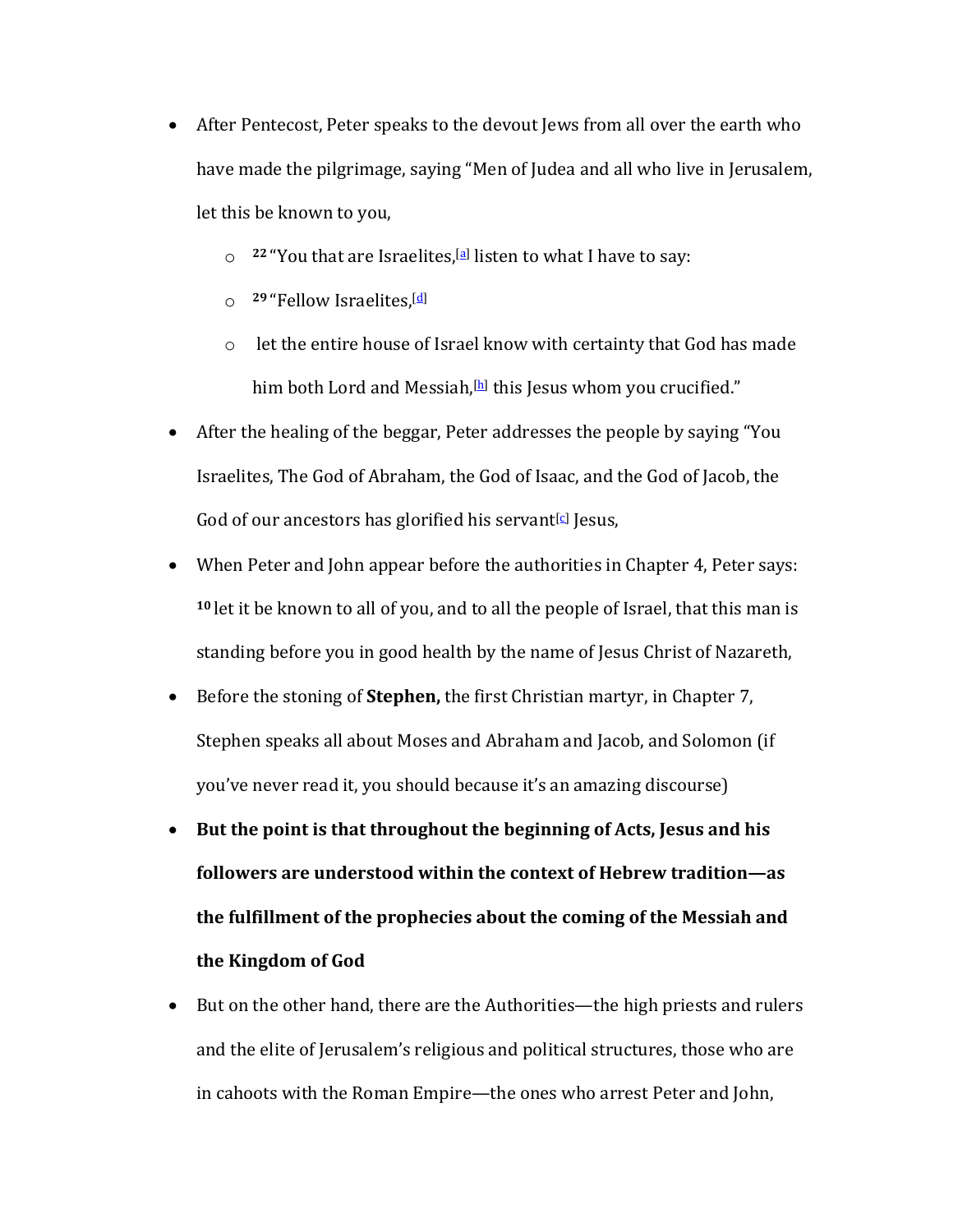who say that Jesus is not the Messiah, that resurrection isn't real, who have the Apostles and followers of Jesus persecuted and imprisoned and flogged, who execute Stephen by stoning after saying THIS about him (now listen to this): "This man never stops saying things against this holy place and the law; <sup>14</sup> for we have heard him say that this Jesus of Nazareth will destroy this place and will change the customs that Moses handed on to us."

- There it is, isn't it? Here we see their principal motivation -It's fear-- the fear of change, fear of losing authority, fear of losing their identity—and that's not just a fear that the religious authorities have, it's a fear, as we'll see, that some in the early Christian church have as well
- So the Apostles have one view, the Authorities have another, but there are also the people, and we're told that the people hear the words and see the deeds of the Apostles, and by the thousands believe, repent, and are baptized and filled with the Holy Spirit
- And that's the second thing that Luke unfolds in the Book of Acts—in addition to the general repentance, conversions, and baptisms of "the people" by the thousands, he also tells us about the conversions of individual people—and those **individual conversions** tell us a lot about what the Kingdom of God and the gospel of Jesus is all about—and each one of them demonstrates the prophetic promise that God is pouring out his Spirit upon all flesh to the ends of the Earth—but up until Chapter 10, that movement is contained within the Hebrew tradition—and each of those conversions calls into question the exclusivity of the religious authorities—these conversions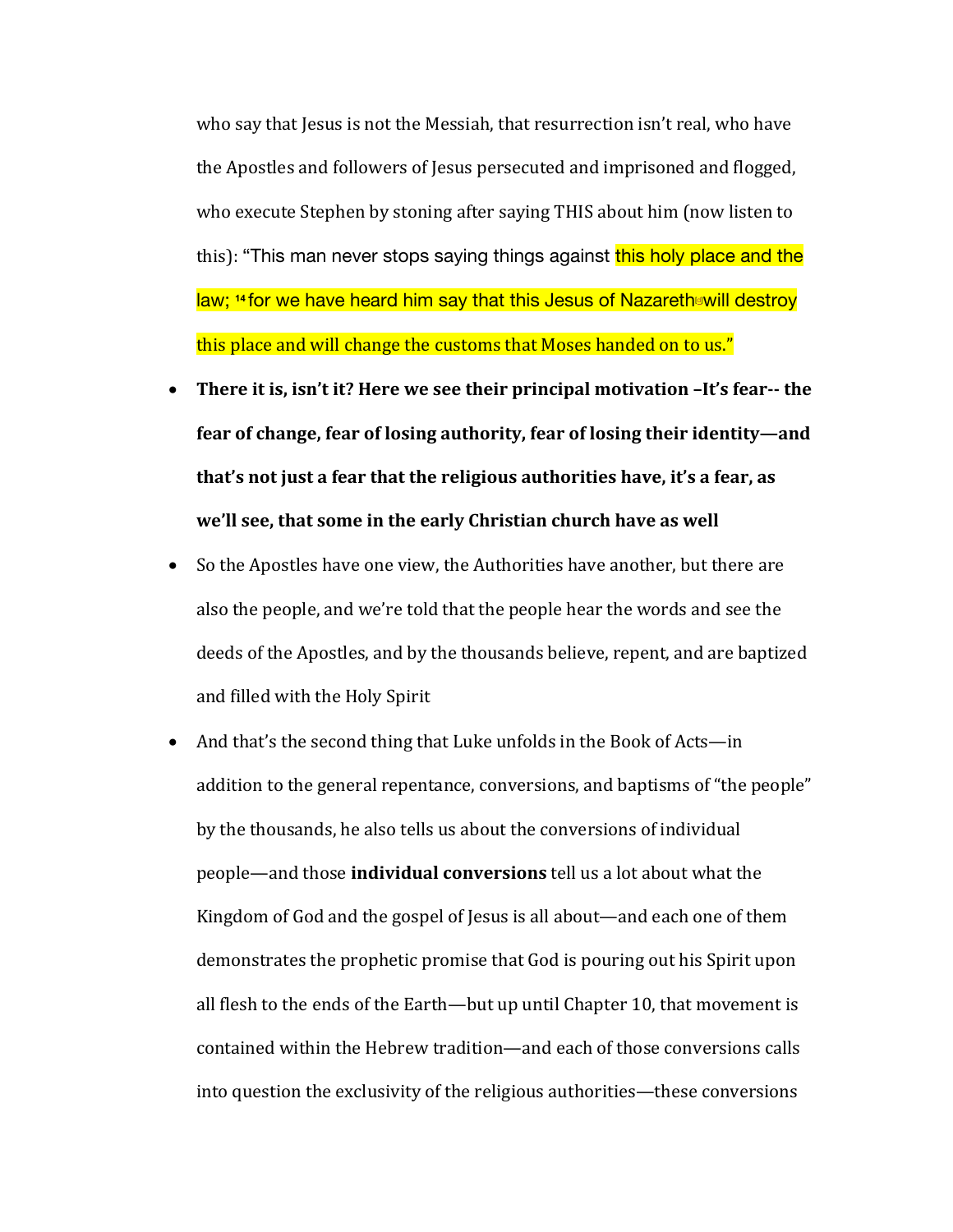critique assumptions about insiders and outsiders—about who's clean and who's unclean—within the confines of the Jewish community

- Let me give you just three examples—3 times the understanding of who's inside and who's outside is challenged
- First, the lame beggar we met in Chapter 3, we talked about he was from birth excluded from the Temple Community, unclean, forsaken, but he is healed and made clean and welcomed into the temple—but this outsider who had been restricted to come no closer than the gate demonstrated the power of the Spirit to shake up the social, political and religious system—and the insiders, as we saw, the authorities, didn't like it one bit
- Secondly, when Stephen is martyred in Chapter 7 we're told by Luke that Saul is watching and approving the stoning. Then we're told that this guy, Saul, is ravaging the Christian church in Jerusalem, seizing people and throwing them in prison, breathing threats AND MURDER against the followers of Jesus, and so the church is scattered throughout Judea and Samaria, and only the apostles remain in Jerusalem. Saul even goes so far as to ask the high priest for permission to search the synagogues in Damascus for followers of Jesus, so he can tie them up and bring them back to Jerusalem. So for the authorities, Saul was a real INSIDER—he was a zealot against those outsiders in the Christian church—but in the eyes of the disciples—he's a bad guy—he's a terrorist and murderer—but what happens? In the story that Luke tells us, we see that even someone like Saul can be transformed by the power of Jesus—even though when he tries to join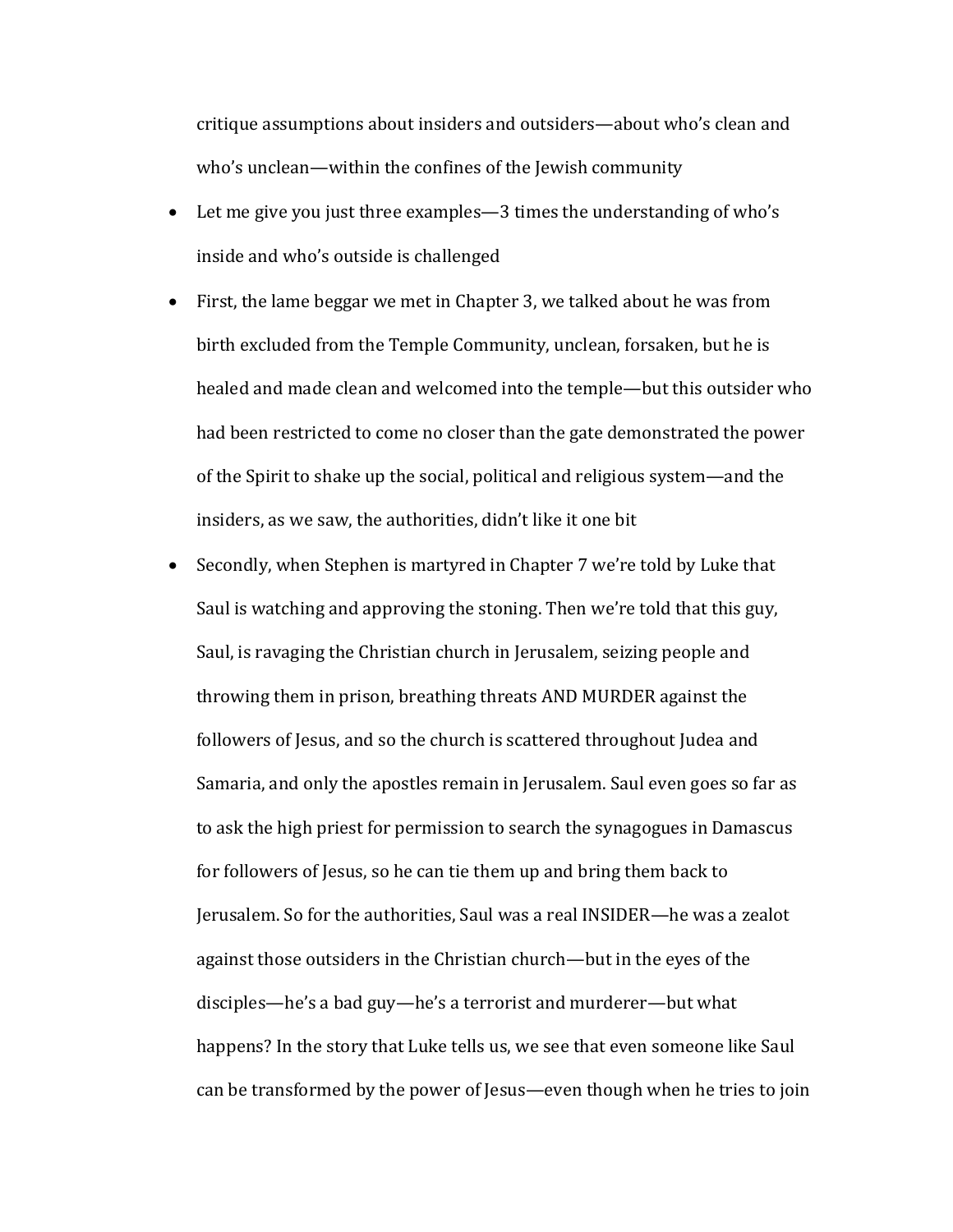the disciples they don't trust him—but he rises to become the greatest missionary the church has ever known.

- Thirdly, third example of a conversion that calls into question the traditional understanding of who's an insider and who's outsider within the Hebrew way of looking at things---Now, when the church is scattered, we're told in Chapter 8 that Philip is led by the Spirit out into the wilderness, where he sees an Ethiopian eunuch riding in his chariot, reading from the writings of Isaiah. Now there are lots of ambiguities in this story—the eunuch is a slave, but he is a powerful slave, we're told he was worshipping in Jerusalem, but we're not told whether he was a convert to Judaism or not—but what we do know is that he's reading from the Hebrew scriptures, the writings of the prophet Isaiah, and Philip explains to him that he's reading about Jesus, to which the eunuch responds, "Hey there's some water, baptize me." Now what's noteworthy about that story is that eunuchs were not allowed into the temple either—but Isaiah prophesies about the coming Kingdom of God, when Eunuchs and strangers WOULD be welcome in the temple, and unlike the beggar at the gate, the Eunuch is not **physically** changed from an outsider to an insider—he remains a eunuch and a stranger from a faraway land—but is STILL made holy, sanctified, baptized and made clean through his faith in the crucifixion and resurrection of Jesus
- So the point is that in the Book of Acts, up until Chapter 10, Jesus is understood as the Jewish Messiah, and Christianity as a sect, or a tradition within, the fulfillment of the Jewish tradition—the gospel of Jesus is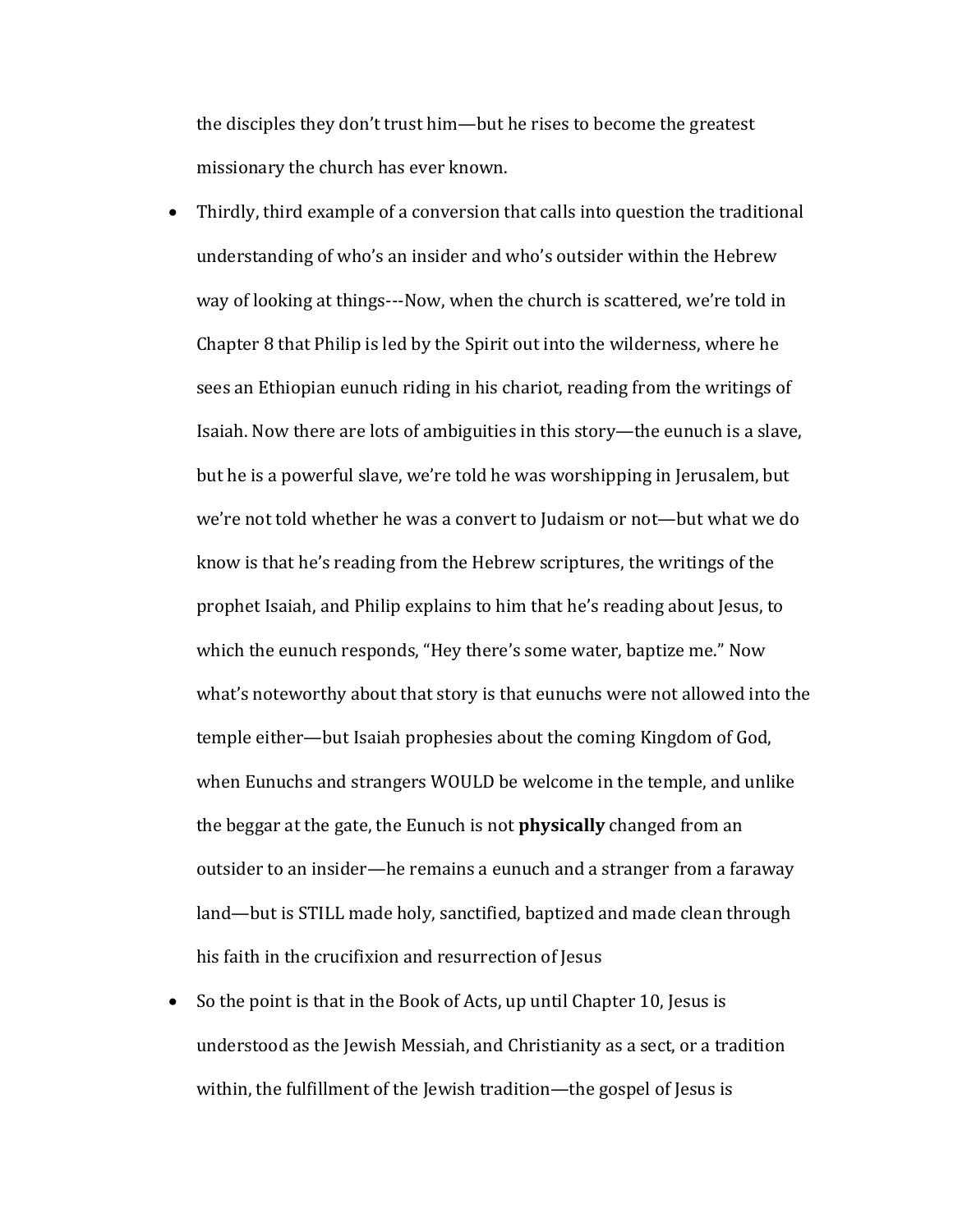understood as a message of repentance and forgiveness and hope **for the Jewish people**—and the individual conversions that happen up until Chapter 10 are about expanding the idea of who's inside and who's outside, but the outsiders are at most on the borders, on the fringes of Jewish tradition—they are not completely outside of it

- But in chapter 10, something new happens—and that's what the circumcised apostles in Jerusalem have heard about—they've heard that the uncircumcised Gentiles have accepted the Word of God, and they're not happy about it. So what does Peter do? In verses 4 through 6 we see that
- Peter begins to explain, step by step—now later on Paul—the Apostle Paul he'll have to deal with a similar problem, and he doesn't follow Peter's methodical and reasonable example--Paul will resort to name-calling and suggesting that his critics do some harm to themselves—that's because Paul is a hothead—and here is a lesson in leadership from Peter—when you have to address an emotional subject, approach it step by step and don't lose your cool.
- And so Peter responds by saying that he was in Joppa (now that's not the Edinburgh suburb) and Peter says that while he was waiting for someone to fix him some lunch, he was praying—maybe he was praying that they'd hurry up with his food because he was hungry--—but he was probably reciting a traditional prayer like the Shema—shema O Israel the Lord is God, the Lord is One—that kind of prayer would have often been prayed with the rhythm of a person's breathing, like a mantra is said in meditation—and Peter does say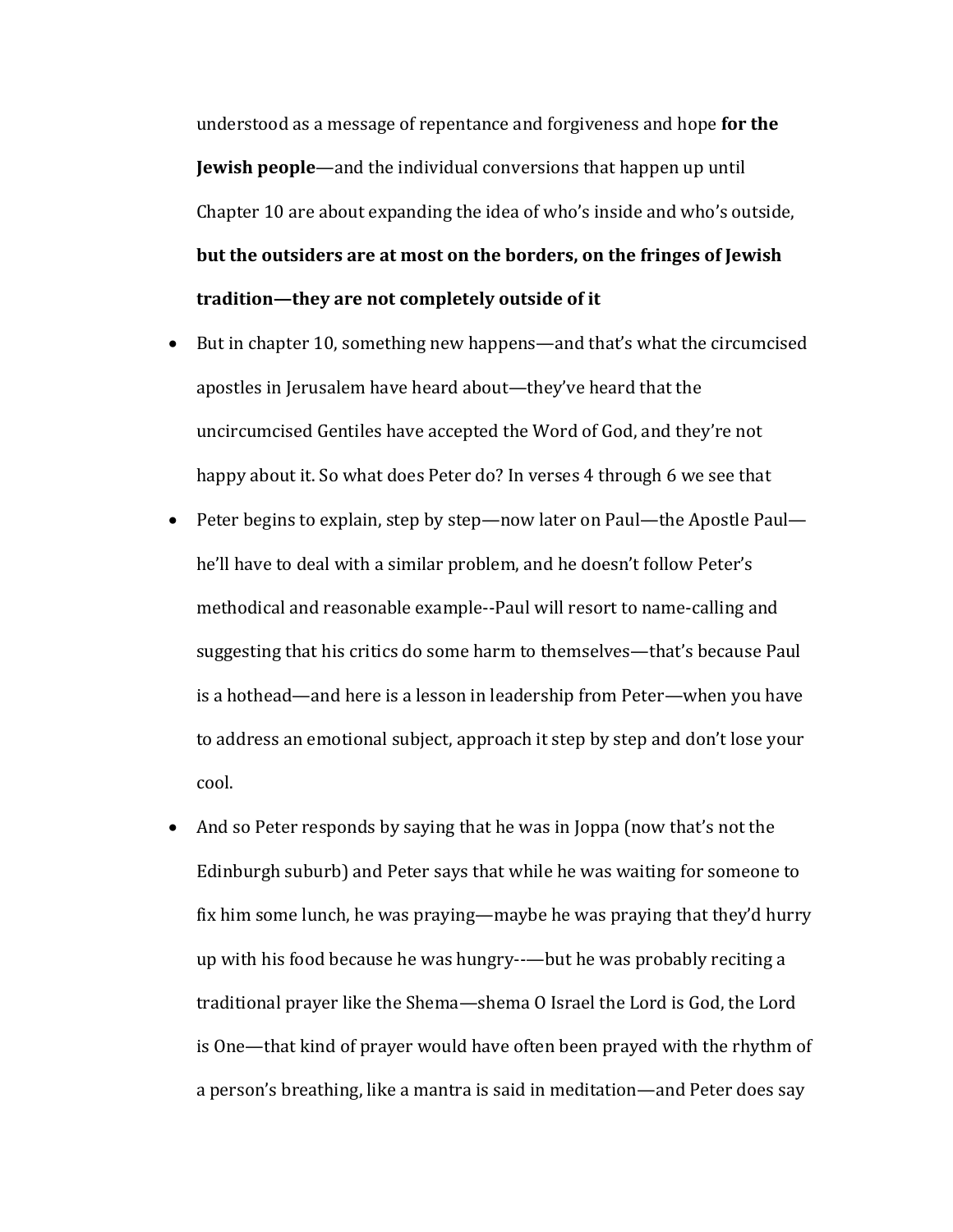he was in a trance—now some people might not like that—do you know I've heard some Christians talk about meditation and contemplative prayer like it was some kind of satanic ritual? I've heard folks say that you better not meditate or let yourself get too deep in prayer because you might get possessed by a demon—you might fall victim to an unclean spirit—to them I would point to Peter's example and say that if you're filled with the Holy Spirit, you're full up and there's not gonna be any room for any other spirits to take up residence, so there is no need for that kind of fearful attitude anyway, that was a tangent, but Peter has this vision

- and all sorts of unclean animals—those Jews are forbidden to eat—were lowered down in front of him, and then, verse 7, he says,
	- o I also heard a voice saying to me, 'Get up, Peter; kill and eat.' But I replied, 'By no means, Lord; for nothing profane or unclean has ever entered my mouth.'
- Now think about this—Peter recognizes the voice of the Lord, understands the command, and flatly says, "No way, not doing it—I don't eat unclean things"
- And then he gets a response
	- $\circ$  But a second time the voice answered from heaven. 'What God has made clean, you must not call profane.' This happened three times; then everything was pulled up again to heaven.
- Now did you catch that? Three times. Three times the voice of the Lord says "Get up—rise up, come to the table, it's dinnertime" and three times Peter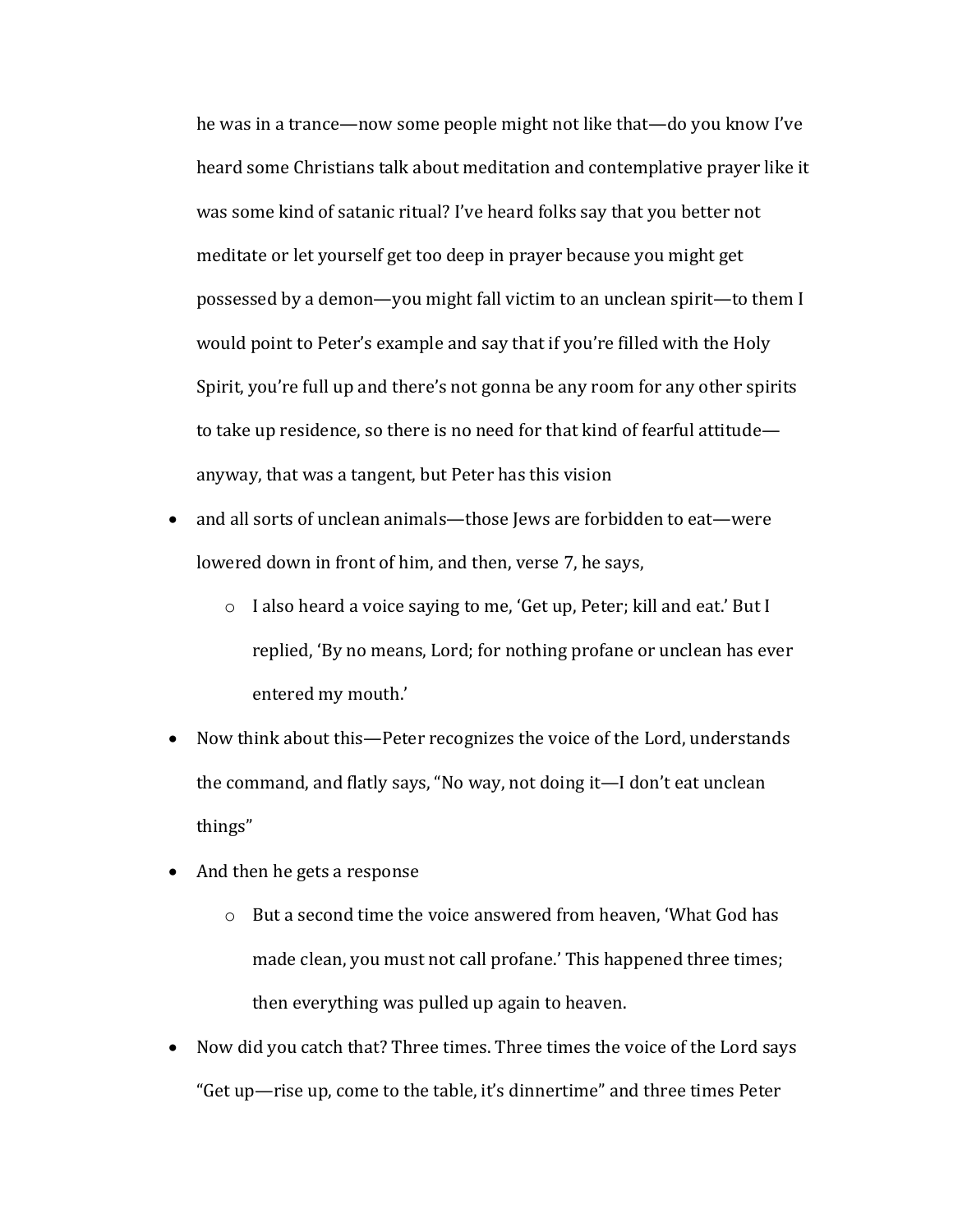refuses—and three times the voice of the Lord says "what God has made clean, you must not call profane."

- You know sometimes God has to repeat himself to get through to us—we don't always understand what the Lord is saying to us right off the bat. That's certainly the case with Peter—now remember that Peter is living within the Jewish tradition—he has not abandoned it whatsoever—in fact, he understands that Jesus is the fulfillment of Hebrew tradition, and so we're told that even after this vision—if you look back in chapter 10, Peter continues to think about what in the world it could have meant
- But what it meant is explained in the next verses—verse 11 tells us that
- At that very moment three men, who were sent from Caesarea, arrived at the house. The Spirit tells Peter to go with these men and not to make a distinction between them and us. Now six others go with Peter, and they go into this man's house and the man who lives there says he's seen an angel IN his house—not ON it or above it or outside it, but IN it—and the angel says 'Send to Joppa and bring Simon, who is called Peter; he will give you a message by which you and your entire household will be saved.'
- Now if we look back at chapter 10, we see where these men came from and who "the man" Peter is talking about is—it's Cornelius, and he's an Italian centurion who lives in Caesarea and he is described as a devout man who feared God with all his household; he gave alms generously to the people and prayed constantly to God, --an upright and God-fearing man, who is well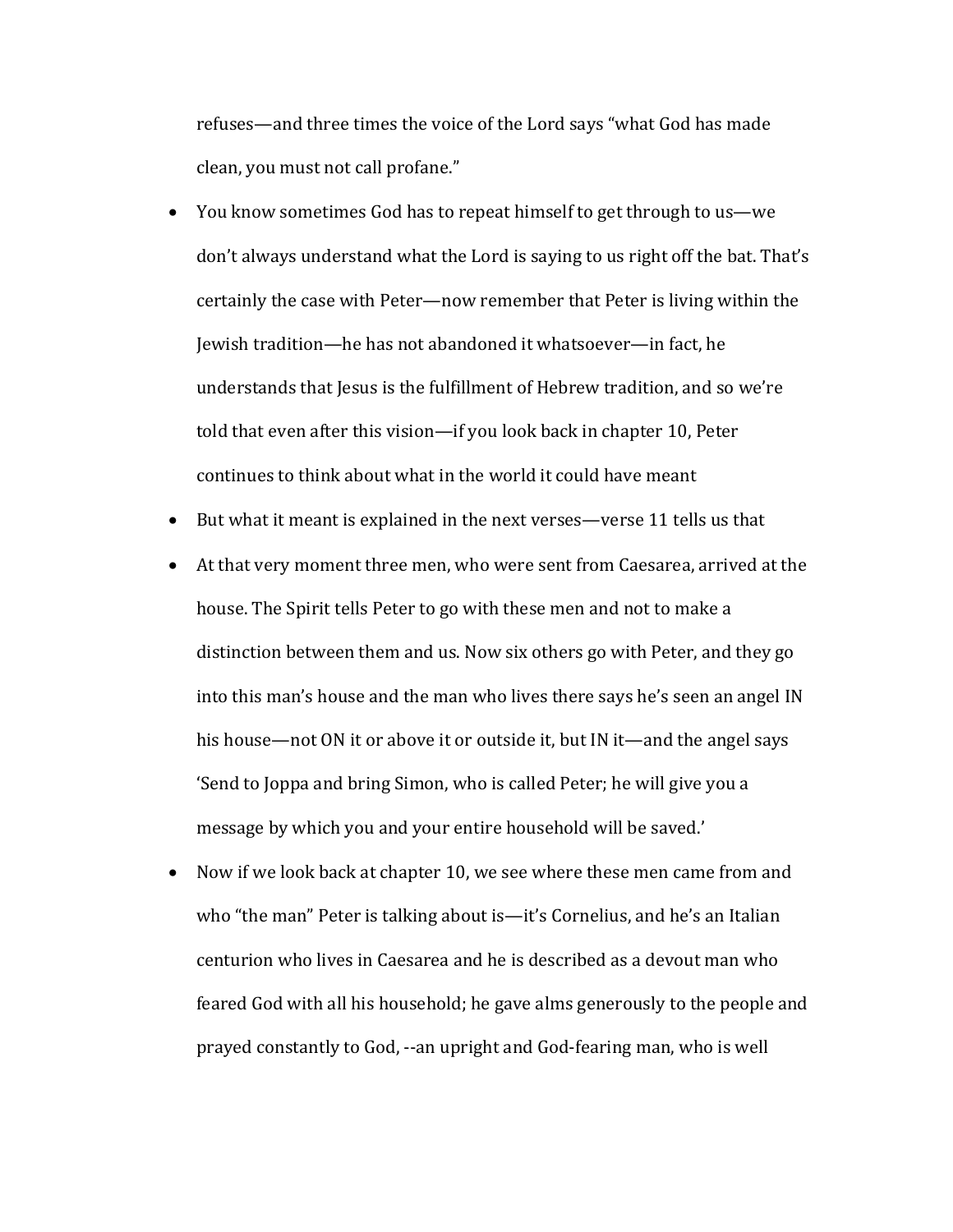spoken of by the whole Jewish nation—but he is, despite all this, a Gentile, uncircumcised and unclean

- And Cornelius was directed by an angel who appeared to him to send for Peter to come to his house
- Now notice something here—what is about to happen to Cornelius does not begin when Peter arrives, it does not begin when Peter has his vision—it is already in progress—God is already at work in Cornelius' life—and God is already preparing the way for him and his entire household to be saved and do you know the same is true for us? When we witness to people, when we proclaim the gospel, we do not do so alone, and we do not enter any places where or meet any people in whom God isn't already at work—in the Church of the Nazarene we believe in prevenient grace—that grace that is at work in the lives of people even while they're unsaved, drawing them toward salvation—we see this at work in the story of the Ethiopian eunuch, who reads without understanding—but he reads, and he yearns for understanding—Luke reminds us here that God prepares the way in the hearts and minds of those we're called to share the good news with
- So Peter, we're told in Chapter 10, goes to Cornelius' house and tells those who are there:
	- $\circ$  You know it's unlawful for a Jew to associate with or to visit a Gentile; but God has shown me that I should not call anyone profane or unclean. **<sup>29</sup>**So when I was sent for, I came without objection.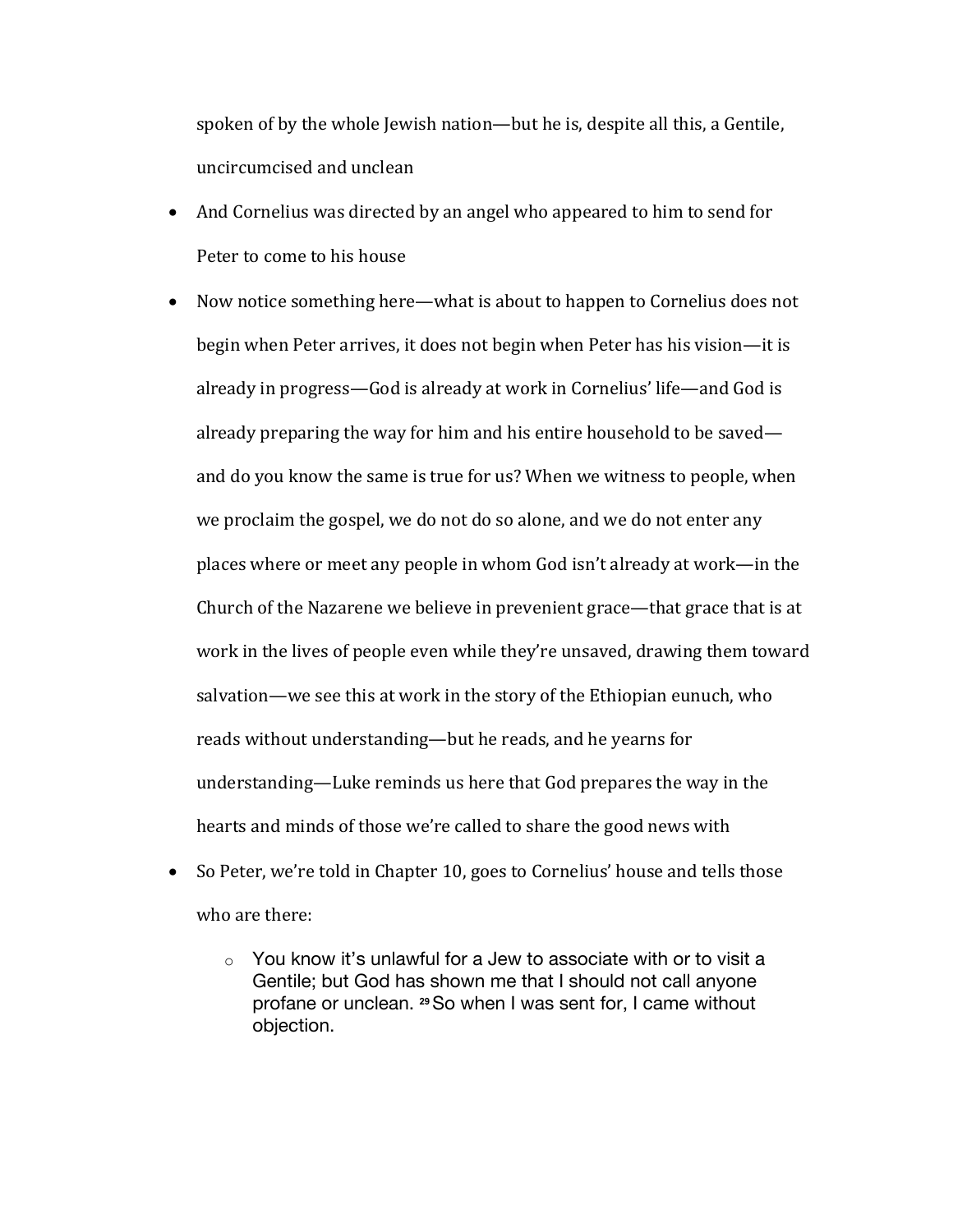- And there it is—**Peter then understands that vision that he had—he** says "God has shown me that I should not call anyone profane or unclean, so I entered this house without fear of being defiled"
- And Peter goes on to report to the apostles in Jerusalem, in verse 15, he says
	- o As I began to speak, the Holy Spirit fell upon **them** just as it had upon **us** at the beginning. And that was when I remembered the words of Jesus, when he said, 'John baptized with water, but you will be baptized with the Holy Spirit.' And Peter reaches this eye-opening conclusion: he says "If then God gave them the same gift that he gave us when we believed in the Lord Jesus Christ, who was I that I could hinder God?"
- Peter says the Holy Spirit fell on them just as it had upon us at Pentecost— God gave these Gentiles, these folks we call unclean, the gift of the Spirit now do you remember what Peter said immediately after Pentecost? He quoted the prophet Joel: 'In the last days it will be, God declares, that I will pour out my Spirit upon all flesh,
- But it isn't until now that Peter begins to realize what ALL FLESH means-it actually means ALL FLESH-despite Peter's hesitation, despite Peter's prejudices about who's clean or unclean, who deserves salvation or doesn't—Peter realizes: who was I that I could hinder God?
- And what about Peter's critics? Verse 18 tells us that When they heard what Peter told them, they were silenced. Did they get mad? Did they get offended?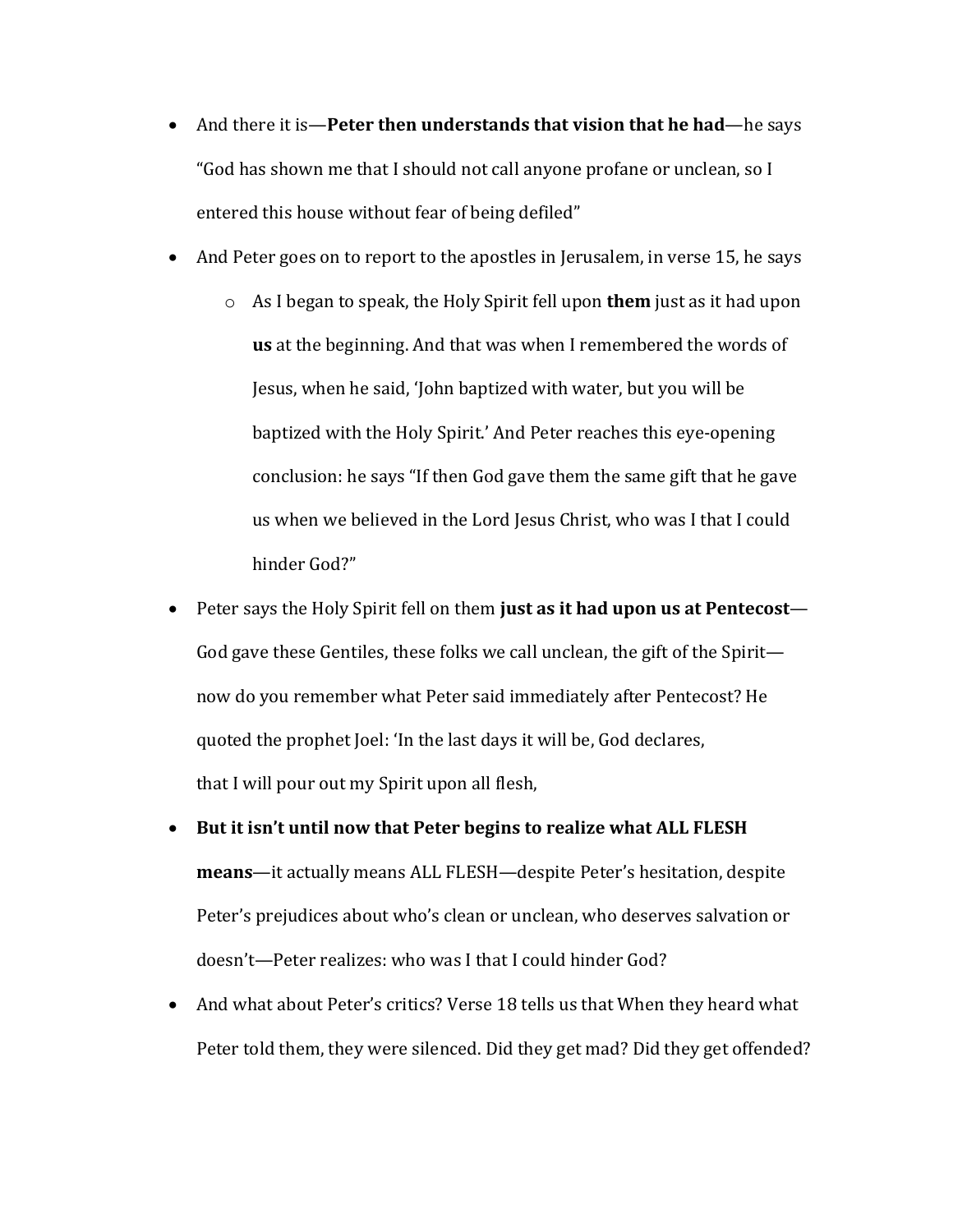Did they raise objections? No, Luke tells us that they praised God, saying, "Then God has given even to the Gentiles the **repentance** that leads to life."

- And now we have a better idea of why Luke tells this story twice—because it emphasizes the reality that no one, not a lame beggar outside the temple gate, not a zealous terrorist and murderer, not an Ethiopian eunuch, not even the uncircumcised Gentiles, no one is an outsider in the Kingdom of God, but the repentance that leads to life is available for all.
- And that means all, even those we might be prone to think of as outside the reach of the gospel, those we might say are beyond hope—those we might tend to exclude from our witness—even the most vile, unloveable, unclean, disgusting person—can you think of someone like that? Imagine sitting at a table with them? I'm pretty sure that after what happened this week in Uvalde Texas, we could all think of an 18-year old who fits that description but ALL FLESH includes even them--Even them, They are loved by God and called to repentance and salvation through the power of the Spirit and the grace of God, called to healing and wholeness through the blood and resurrection of Jesus. You cannot think of a person so far gone that God's grace doesn't call them to repentance and forgiveness. That's amazing grace—that saves even a wretch like me.
- Now what has happened here in these verses from the  $11<sup>th</sup>$  Chapter of Acts?
- When he went to the Gentiles, did Peter replace the Gospel with something different—did he change it in some way? No. Did he replace the traditions of